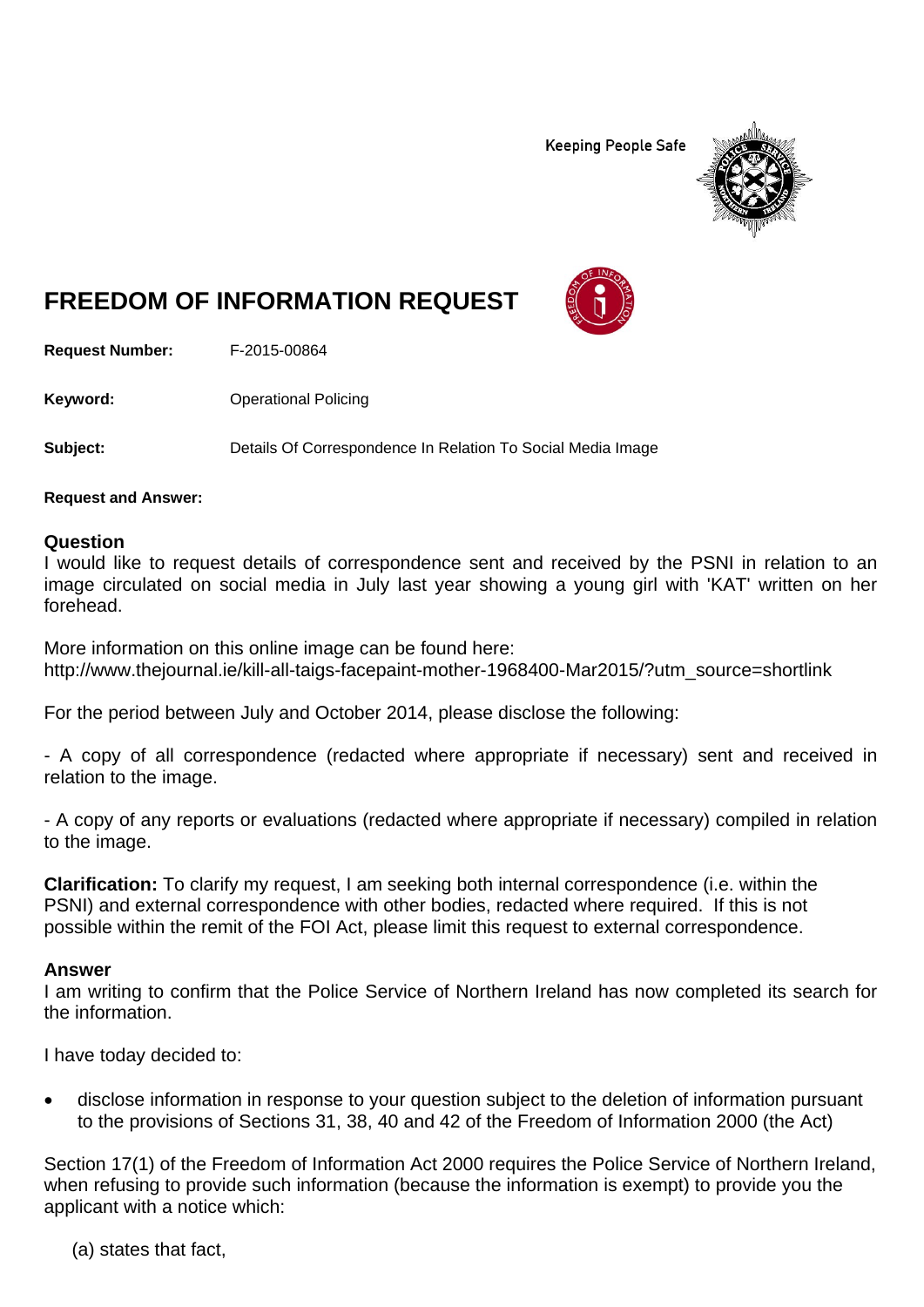- (b) specifies the exemption in question and
- (c) states (if not otherwise apparent) why the exemption applies.

The exemption/s, as well as the factors the Department considered when deciding where the public interest lies, are listed below:

Section 42(1) – Legal Professional Privilege Section 40(2)(a)(b) by virtue of 40(3)(a)(i) – Personal Information Section  $38(1)(a)(b)$  – Health & Safety Section  $31(1)(a)(b)$  – Law Enforcement

Section 40 - Personal Information is an absolute exemption which means there is no requirement on the Public Authority to consider whether there is a public interest in disclosure. This is so because personal data is governed by other law (The Data Protection Act 1998).

The information identifying an individual constitutes their 'personal data'. We have therefore considered whether the disclosure of this personal data is subject to the exemption at section 40(2) of the Freedom of Information Act 2000 by virtue of s40 (3)(a)(i). If the disclosure of the personal data would contravene any of the eight data protection principles contained within the Data Protection Act 1998, the exemption at section 40(2) of the Freedom of Information Act 2000 will apply. Section 40(2) of the Freedom of Information Act 2000 by virtue of section 40(3)(a)(i) states:-

"(2) Any information to which a request for information relates is also exempt information if

- a) it constitutes personal data which do not fall within subsection and
- b) either the first or the second condition below is satisfied.
- (3) The first condition is  $-$

a) in a case where the information falls within any of paragraphs (a) to (d) of the definition of "data" in section 1(1) of the Data Protection Act 1998, that the disclosure of the information to a member of the public otherwise than under this Act would contravene –

i. any of the data protection principles …"

The eight principles within the Data Protection Act, are principles of good information handling standards which PSNI must comply with in relation to how it handles personal information, including deciding whether to disclose it or not. In particular, the first principle requires personal data to be processed 'fairly and lawfully'. In considering whether it is 'fair' to the individual to release this information about them, PSNI considered the likely expectations of the individual. Therefore disclosure would be in contravention of the first Data Protection Principle as it would be 'unfair' to the individual concerned to release it and PSNI has withheld that information.

Legal Professional Privilege protects material from disclosure on the ground that a person must be sure that what they and their lawyer discuss in confidence will not be disclosed to third parties. Such communication is protected by legal advice privilege if it is made; confidentially, between a client and their lawyer, and for the purpose of seeking of legal advice. Communications between solicitors in the PSNI's Legal Services Branch and members of the PSNI staff are communications between a lawyer and client.

Section 42 is a Class Based exemption so it is not necessary to address the harm. However, as it is a qualified exemption a public Interest Test is required.

Section 38 is a prejudice based qualified exemption and this means that the public authority is required to evidence the harm in disclosure of the requested information and must consider the balance of the public interest in releasing the information against the public interest in withholding it.

Section 31 is a qualified and class-based exemption which means that the legislators have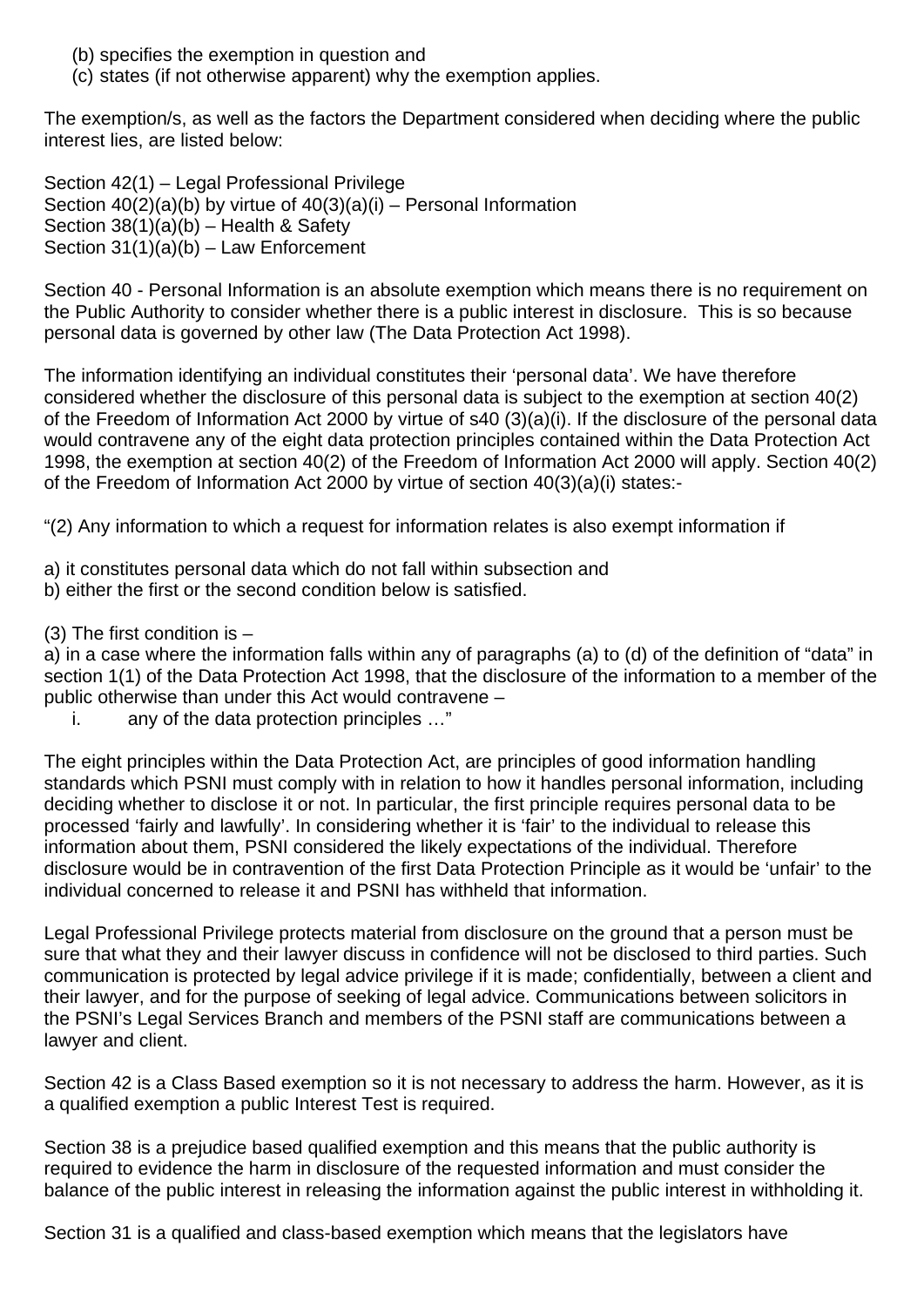determined that harm in release must be evidenced and also that a public interest test should be conducted.

The summary of the Harm and Public Interest considerations for Sections 38 and 31 is provided below.

# **Harm Test**

The information refers to police direct dial telephone numbers and e-mail addresses and the release of this information is a sensitive area. Releasing these details would allow criminals, and anyone intent on hampering police law enforcement duties, to bombard the system with e-mails and phone calls therefore both directly and indirectly impacting on the prevention and detection of crime. Disclosure of the information relating to an individual at risk employed by PSNI could impact on his/her safety and thus disclosure of the individual's name may be valuable intelligence for terrorist groups.

# **Public Interest Test**

### Factors favouring release – Section 38

Releasing the information would promote openness and transparency. The public would be better informed about staff and their roles within the service.

#### Factors favouring retention – Section 38

Releasing the names of individuals who work within the PSNI into the public domain would assist terrorists and criminal elements to carry out attacks on these persons.

### Factors favouring release – Section 31

Release of this information could give the public better access to Police Departments.

#### Factors favouring retention – Section 31

Disclosures of details about e-mail addresses and phone numbers could compromise the PSNI's law enforcement abilities by bombarding the addresses with e-mails and keeping the telephone lines engaged. This would mean that police officers and staff would be engaged in answering calls which could be better answered by others and release of an e-mail address could increase the risk of cyber attack which would hinder legitimate e-mails from getting through. This could potentially lead to more crime being committed and individuals being placed at risk by important calls and information not getting through.

#### Factors favouring release – Section 42

Public authorities should be accountable for the quality of their decision making and release of this information would assist transparency of the decision making process.

# Factors favouring retention – Section 42

Decisions by public authorities should be made in a fully informed legal context. The knowledge that legal advice may be released into the public domain may affect the ability of lawyers to provide such advice. Without such advice public authority decision making may be compromised because it will not be fully informed.

# **Decision**

While there is a strong public interest in releasing the information requested the PSNI must ensure that law enforcement is not adversely affected by the release of direct dial numbers and e-mail addresses. There may be a public interest in having access to police departments and in ensuring that the Service is actively engaging with its Law Enforcement responsibilities the PSNI has a duty of care to the community it serves. The PSNI will not release details that may hinder the detection or prevention of crime through the release of information which may be of assistance to criminals and direct dial lines and e-mails being inappropriately used or maliciously attacked. The release of the names of a member of staff into the public domain would not be in the public interest. The Service is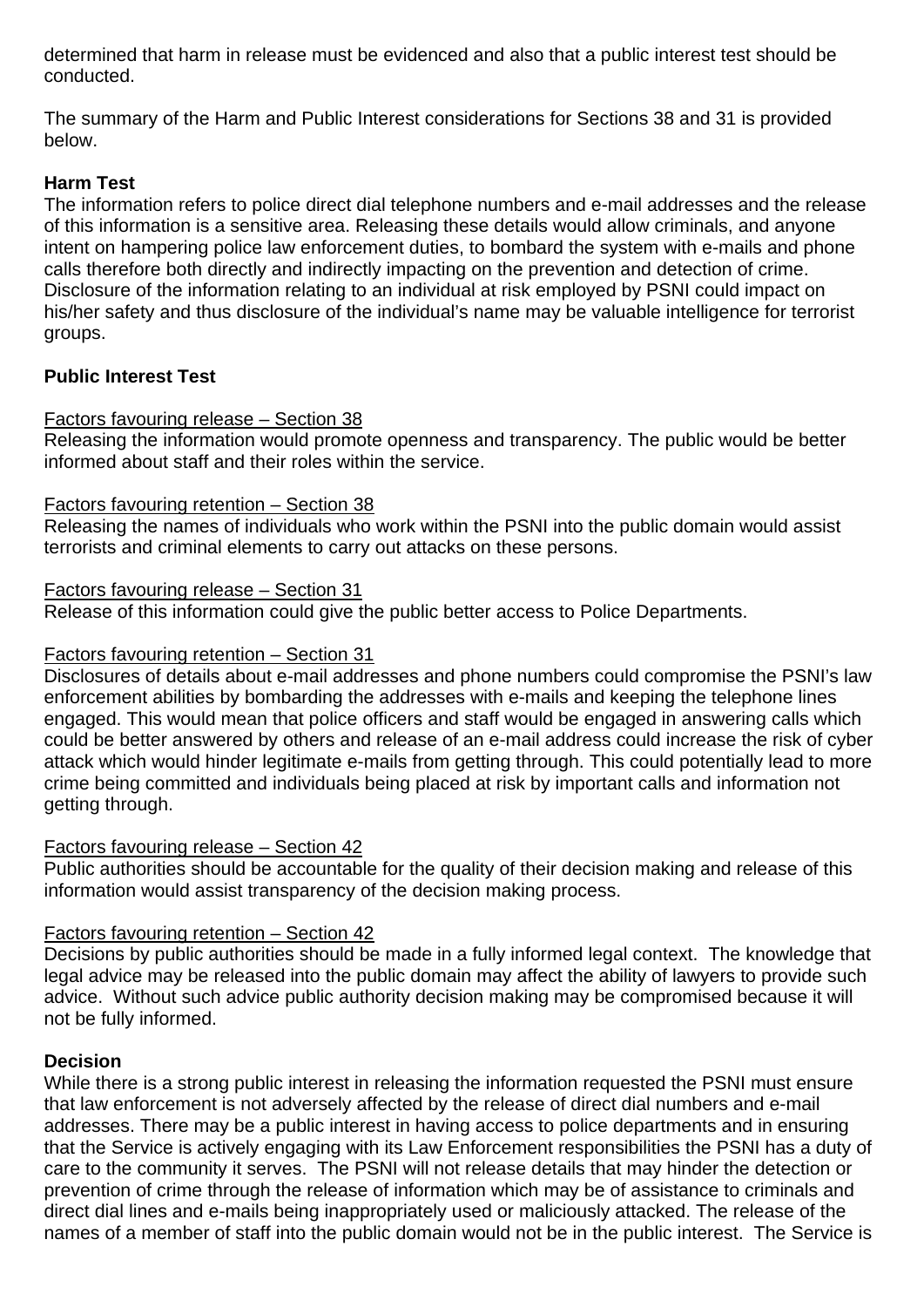currently under severe threat from terrorists and disclosure of this information has the potential to assist those criminal elements seeking to carry out attacks against police officers and civilians. The safety of individuals is of paramount importance and the PSNI will not divulge any information which could put lives at risk.

Legal professional privilege is a long established principle which is fundamental to the administration of justice. The factors in favour of disclosing legal advice on this occasion are outweighed by the need to maintain Legal Professional Privilege (LPP) and therefore the requested information should not be released in this case. LPP protects material from disclosure on the ground that the client is able to speak freely and frankly with his or her legal adviser in order to obtain appropriate legal advice. This is a fundamental requirement for a properly functioning legal system in Northern Ireland. The concept of LPP protects the confidentiality of communications and this helps to ensure complete fairness in legal proceedings. Taking into account all the circumstances we consider the public interest favours withholding the information to which the exemption relates.

In this case I am satisfied that the exemptions outlined above are applicable to this information.

If you have any queries regarding your request or the decision please do not hesitate to contact me on 028 9070 0164. When contacting the Freedom of Information Team, please quote the reference number listed at the beginning of this letter.

If you are dissatisfied in any way with the handling of your request, you have the right to request a review. You should do this as soon as possible or in any case within two months of the date of issue of this letter. In the event that you require a review to be undertaken, you can do so by writing to the Head of Freedom of Information, PSNI Headquarters, 65 Knock Road, Belfast, BT5 6LE or by emailing foi@psni.pnn.police.uk.

If following an internal review, carried out by an independent decision maker, you were to remain dissatisfied in any way with the handling of the request you may make a complaint, under Section 50 of the Freedom of Information Act, to the Information Commissioner's Office and ask that they investigate whether the PSNI has complied with the terms of the Freedom of Information Act. You can write to the Information Commissioner at Information Commissioner's Office, Wycliffe House, Water Lane, Wilmslow, Cheshire, SK9 5AF. In most circumstances the Information Commissioner will not investigate a complaint unless an internal review procedure has been carried out, however the Commissioner has the option to investigate the matter at his discretion.

Please be advised that PSNI replies under Freedom of Information may be released into the public domain via our website @ www.psni.police.uk

Personal details in respect of your request have, where applicable, been removed to protect confidentiality.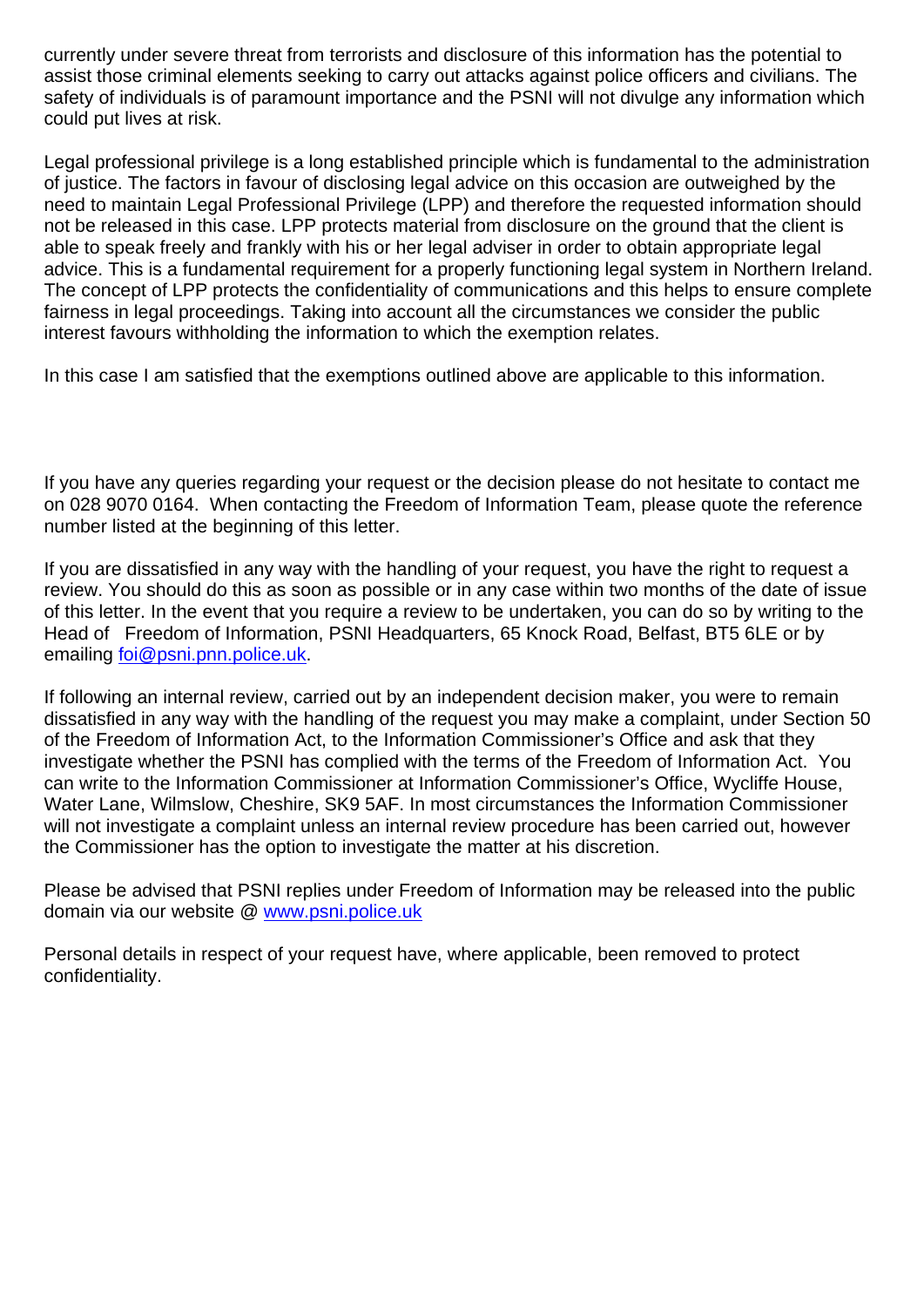|                                                                                                                                                                                                                                                                                                                         | s.F31             |
|-------------------------------------------------------------------------------------------------------------------------------------------------------------------------------------------------------------------------------------------------------------------------------------------------------------------------|-------------------|
| From:                                                                                                                                                                                                                                                                                                                   | s.F31(1)          |
| 27 March 2015 16:49<br>Sent:                                                                                                                                                                                                                                                                                            | s.F31(1)(a)       |
| To:                                                                                                                                                                                                                                                                                                                     | s.F31(1)(b)       |
| Subject: FW:: FW:<br>13/7/14, KAT facepaint.                                                                                                                                                                                                                                                                            | s.F38             |
|                                                                                                                                                                                                                                                                                                                         | s.F38(1)          |
|                                                                                                                                                                                                                                                                                                                         | s.F38(1)(a)       |
|                                                                                                                                                                                                                                                                                                                         | s.F38(1)(b)       |
| From:<br>Sent: 14 July 2014 12:54                                                                                                                                                                                                                                                                                       | s.F40             |
| To:l                                                                                                                                                                                                                                                                                                                    | s.F40(2)          |
| Subject: : FW:<br>3/7/14, KAT facepaint.                                                                                                                                                                                                                                                                                | s.F40(2)(a)       |
|                                                                                                                                                                                                                                                                                                                         | s.F40(2)(b)       |
| From:<br>Sent: 14 July 2014 12:51<br>To:                                                                                                                                                                                                                                                                                |                   |
| Subject: 2.RESTRICTED:: FW:<br>13/7/14, KAT facepaint.                                                                                                                                                                                                                                                                  | s.F31             |
|                                                                                                                                                                                                                                                                                                                         | s.F31(1)          |
|                                                                                                                                                                                                                                                                                                                         | s.F31(1)(a)       |
|                                                                                                                                                                                                                                                                                                                         | s.F31(1)(b)       |
| From:<br>Sent: 14 July 2014 12:07                                                                                                                                                                                                                                                                                       | s.F38             |
| To:l                                                                                                                                                                                                                                                                                                                    | s.F38(1)          |
| <b>Subject:</b> 1.NOT PROTECTIVELY MARKED-All Networks:: 13/7/14, KAT facepaint.                                                                                                                                                                                                                                        | s.F38(1)(a)       |
|                                                                                                                                                                                                                                                                                                                         | s.F38(1)(b)       |
|                                                                                                                                                                                                                                                                                                                         | s.F40             |
| So far The Irish News and UTV have asked about the child with the KAT facepaint.                                                                                                                                                                                                                                        | s.F40(2)          |
| sent through an image of a child with the sectarian slur KAT on her<br>forehead (see related records) and asked if police are aware of this, are they investigating, and $\frac{6}{11}$ $\frac{640(2)(b)}{20}$<br>for what reasons are they investigating (e.g. treating it as potential child neglect, hate crimeetc)? | \$F40(2)(a)       |
| 13/7/14 refers                                                                                                                                                                                                                                                                                                          |                   |
| This is the line that we have issued back to them:                                                                                                                                                                                                                                                                      |                   |
| Police have received a report, enquiries will be carried out to establish if any offences have<br>been committed.                                                                                                                                                                                                       | s.F31<br>s.F31(1) |
| Thanks,                                                                                                                                                                                                                                                                                                                 | s.F31(1)(a)       |
| Press Officer                                                                                                                                                                                                                                                                                                           | s.F31(1)(b)       |
| <b>Department of Corporate Communications   PSNI Headquarters</b>                                                                                                                                                                                                                                                       | s.F38             |

Tel:

HQ PRESS OFFICE OPENING HOURS:

Monday - Friday: 7am - 8pm | Saturday & Sunday: 9am - 5pm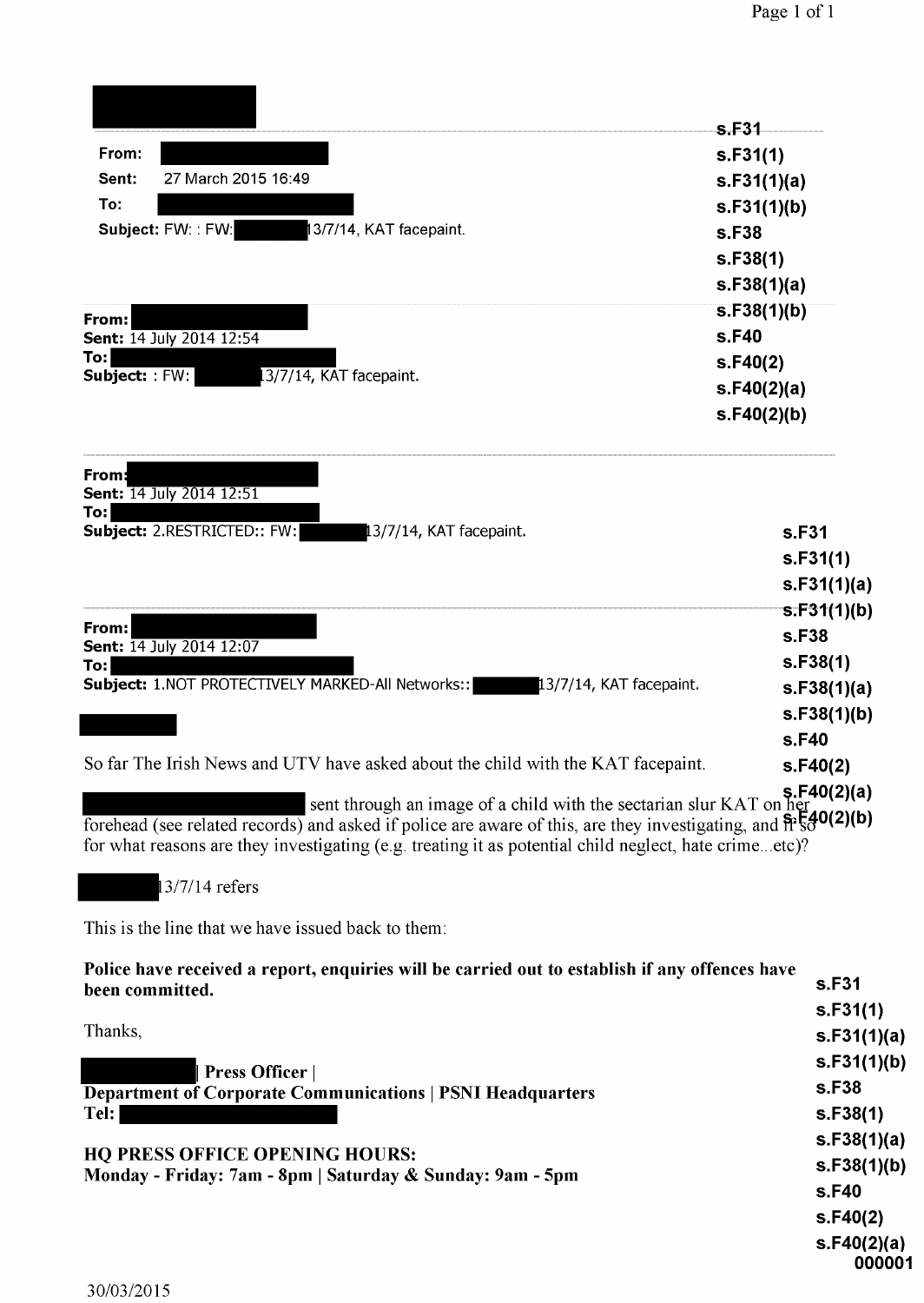| From:<br>Sent:<br>To:<br>Subject:       |                                                  | s.F31<br>s.F31(1) |
|-----------------------------------------|--------------------------------------------------|-------------------|
|                                         |                                                  | s.F31(1)(a)       |
| <b>Attachments:</b>                     | photo.PNG; ATT00001.txt                          | s.F31(1)(b)       |
|                                         |                                                  | s.F38             |
|                                         |                                                  | s.F38(1)          |
| 躙                                       | F                                                | s.F38(1)(a)       |
| photo.PNG                               | ATT00001.txt                                     | s.F38(1)(b)       |
|                                         |                                                  | s.F40             |
| -Original Message-                      |                                                  | s.F40(2)          |
| From:                                   |                                                  | s.F40(2)(a)       |
| Sent: 14 July 2014 13:08<br>$T \circ :$ |                                                  | s.F40(2)(b)       |
| Subject:                                | 13/7/14                                          |                   |
|                                         | This is the photo in relation to the KAT comment |                   |

| -----Original Message-----<br>From:<br>Sent: 14 July 2014 12:58<br>$T \circ :$ |             |
|--------------------------------------------------------------------------------|-------------|
| 13/7/14<br>Subject: 2.RESTRICTED:: FW:                                         | s.F31       |
|                                                                                | s.F31(1)    |
| -----Original Message--                                                        | s.F31(1)(a) |
| From:                                                                          | s.F31(1)(b) |
| Sent: 13 July 2014 12:46<br>$\textcolor{red}{\mathbb{T} \circ \mathbf{1}}$     | s.F38       |
| 13/7/14<br>Subject: :                                                          | s.F38(1)    |
|                                                                                | s.F38(1)(a) |
|                                                                                | s.F38(1)(b) |
| 13/7/14<br>Evidence re                                                         | s.F40       |
|                                                                                | s.F40(2)    |
| --Original Message-----<br>From:                                               | s.F40(2)(a) |
| Sent: 13 July 2014 12:22<br>$T \circ :$<br>Subject:                            | s.F40(2)(b) |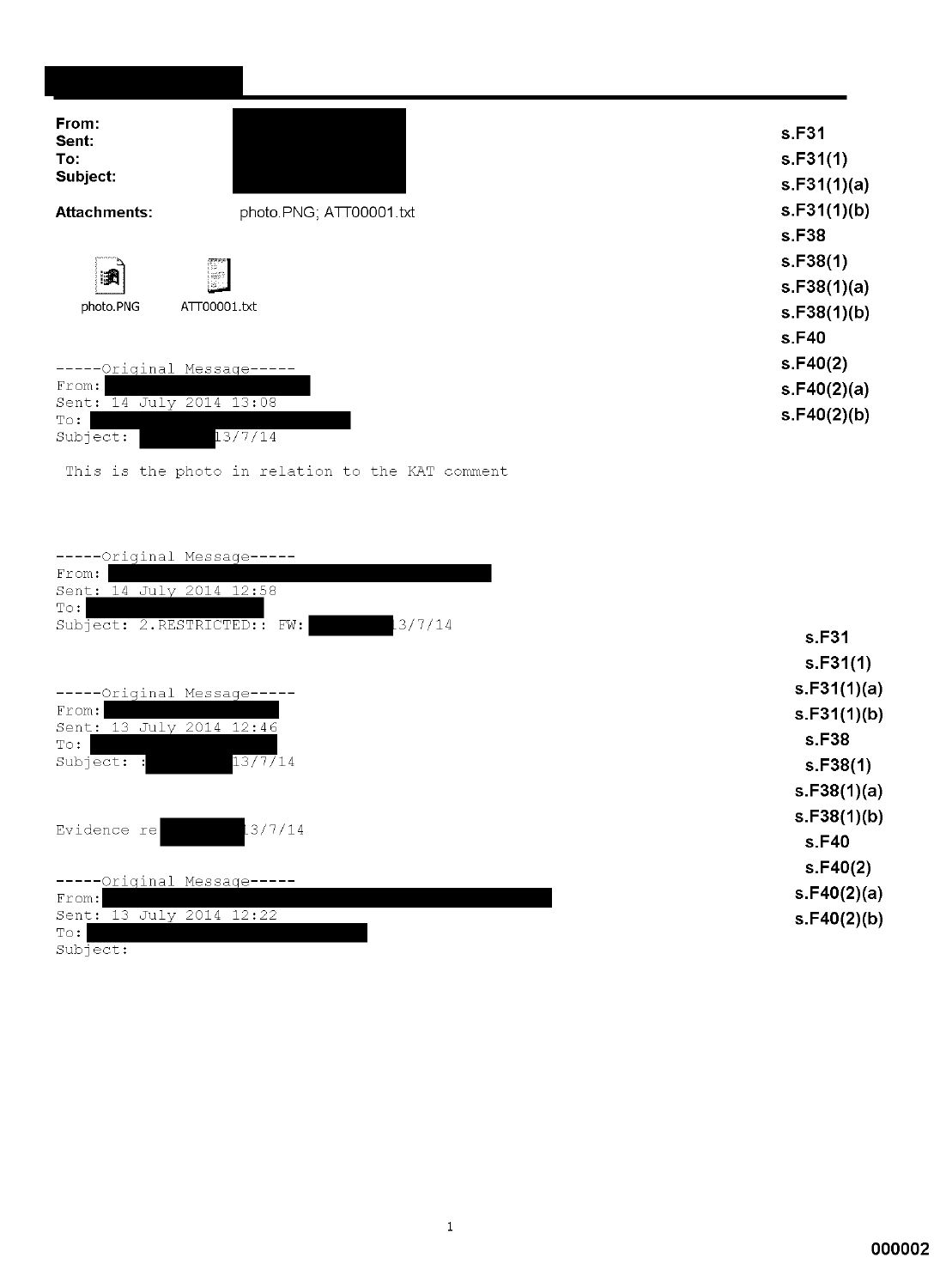| From:<br>Sent:<br>To:                                                                                                                                                                                                                                                                                      | s.F31<br>s.F31(1)                                  |
|------------------------------------------------------------------------------------------------------------------------------------------------------------------------------------------------------------------------------------------------------------------------------------------------------------|----------------------------------------------------|
| FW:<br>13/7/14/ request for advice<br>Subject:                                                                                                                                                                                                                                                             | s.F31(1)(a)                                        |
|                                                                                                                                                                                                                                                                                                            | s.F31(1)(b)                                        |
|                                                                                                                                                                                                                                                                                                            | s.F38<br>s.F38(1)                                  |
| -----Original Message-----                                                                                                                                                                                                                                                                                 | s.F38(1)(a)                                        |
| From:<br>Sent: 25 August 2014 16:46                                                                                                                                                                                                                                                                        | s.F38(1)(b)                                        |
| $T \circ :$<br>$13/7/14/$ request for advice<br>Subject:                                                                                                                                                                                                                                                   | s.F40                                              |
|                                                                                                                                                                                                                                                                                                            | s.F40(2)                                           |
|                                                                                                                                                                                                                                                                                                            | s. $F40(2)(a)$                                     |
| Put this on the OEL log as well                                                                                                                                                                                                                                                                            | s.F40(2)(b)                                        |
| C                                                                                                                                                                                                                                                                                                          |                                                    |
| -----Original Message--                                                                                                                                                                                                                                                                                    |                                                    |
| From:<br>Sent: 24 August 2014 19:14                                                                                                                                                                                                                                                                        |                                                    |
| To:<br>$C_{\text{C}}$ :                                                                                                                                                                                                                                                                                    |                                                    |
| 13/7/14/ request for advice<br>Subject: : FW:                                                                                                                                                                                                                                                              |                                                    |
|                                                                                                                                                                                                                                                                                                            |                                                    |
| Could you please provide me with some guidance reference                                                                                                                                                                                                                                                   | $13/7/14$ .                                        |
|                                                                                                                                                                                                                                                                                                            |                                                    |
| A summary of the incident - An email was received from an anonymous person<br>complaining that there was a picture of a young child with KAT painted on her<br>forehead on social media (Reddit Northern Ireland). Beside the picture of the child<br>the parent named on the page as<br>"kill all taigs". | agrees to a comment that it means                  |
|                                                                                                                                                                                                                                                                                                            | s.F31                                              |
| We believe we have identified<br>could you please advise which<br>offence, if any have been committed.                                                                                                                                                                                                     | s.F31(1)                                           |
| This incident was high profile and we have recently had the Irish News onto the                                                                                                                                                                                                                            | s.F31(1)(a)                                        |
| office looking an update on the investigation, at present we have no written                                                                                                                                                                                                                               | $\frac{12}{5}$ $\frac{12}{5}$ $\frac{3}{1}$ (1)(b) |
| complaint in relation to this incident.                                                                                                                                                                                                                                                                    | s F38                                              |
| Thank you                                                                                                                                                                                                                                                                                                  | s.F38(1)                                           |
|                                                                                                                                                                                                                                                                                                            | s.F38(1)(a)<br>s.F38(1)(b)                         |
|                                                                                                                                                                                                                                                                                                            | s.F40                                              |
|                                                                                                                                                                                                                                                                                                            | s.F40(2)                                           |
| Constable                                                                                                                                                                                                                                                                                                  | s.F40(2)(a)                                        |
|                                                                                                                                                                                                                                                                                                            | s.F40(2)(b)                                        |
| Oldpark Neighbourhood<br>Ext                                                                                                                                                                                                                                                                               |                                                    |
| ----- Original Message -----                                                                                                                                                                                                                                                                               |                                                    |
| From:                                                                                                                                                                                                                                                                                                      |                                                    |
| Sent: 14 July 2014 13:08<br>$T \circ :$                                                                                                                                                                                                                                                                    |                                                    |
| 13/7/14<br>Subject: : FW:                                                                                                                                                                                                                                                                                  |                                                    |
| This is the photo in relation to the KAT comment                                                                                                                                                                                                                                                           |                                                    |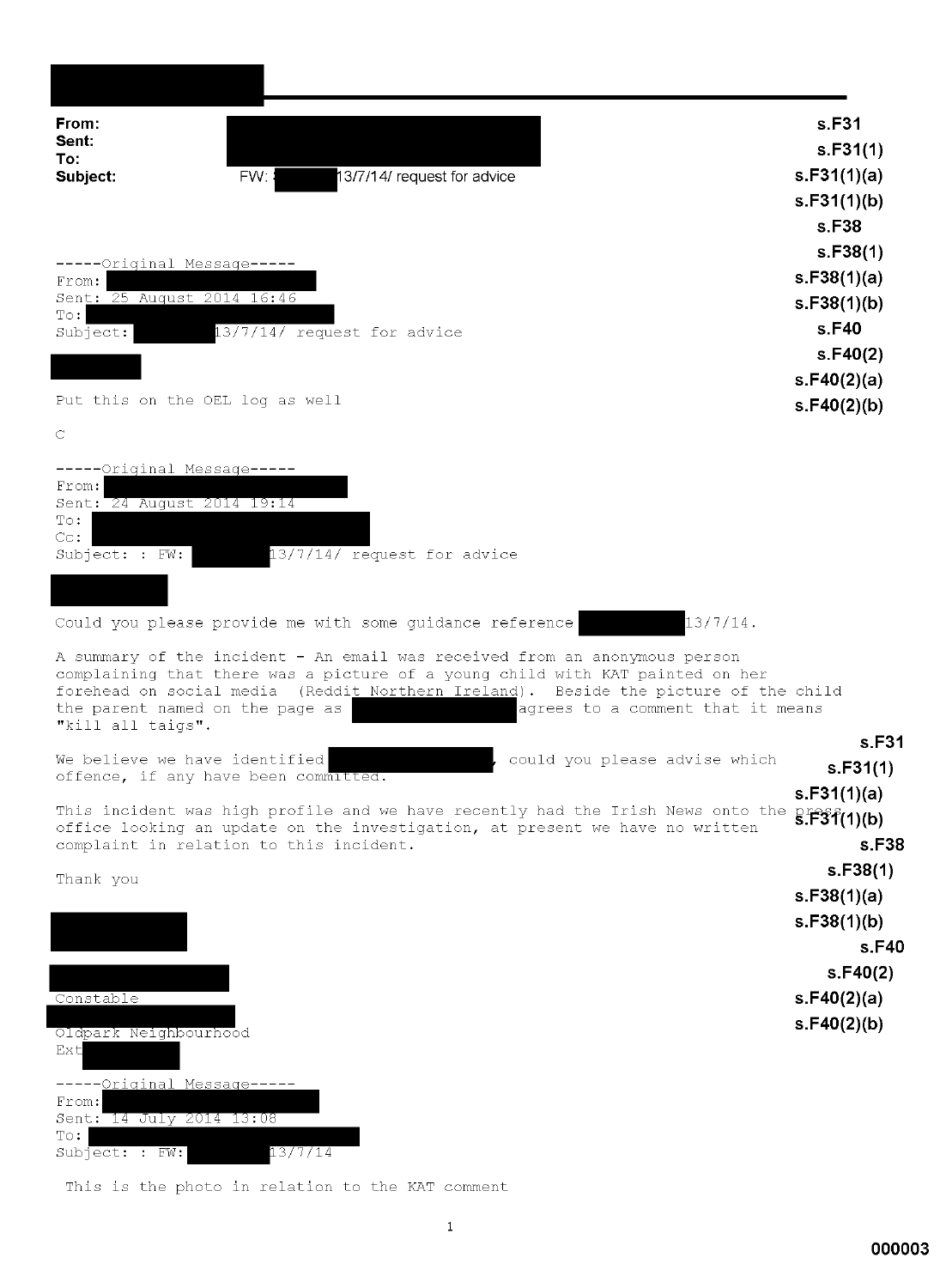| ---Original Message-----               |
|----------------------------------------|
| From:                                  |
| Sent: 14 July 2014 12:58               |
| $\texttt{T}\circ\colon$                |
| Subject: 2.RESTRICTED:: FW:<br>13/7/14 |
|                                        |
|                                        |
|                                        |
| -----Original Message----              |
| From:                                  |
| Sent: 13 July 2014 12:46               |
| $T \circ :$                            |
| 13/7/14<br>Subject:<br>$\mathbf{I}$    |
|                                        |
|                                        |
|                                        |
| 13/7/14<br>Evidence re                 |
|                                        |
|                                        |
| -----Original Message-----             |
| From:                                  |
| Sent: 13 July 2014 12:22               |
| $T \circ :$                            |
| Subject:                               |

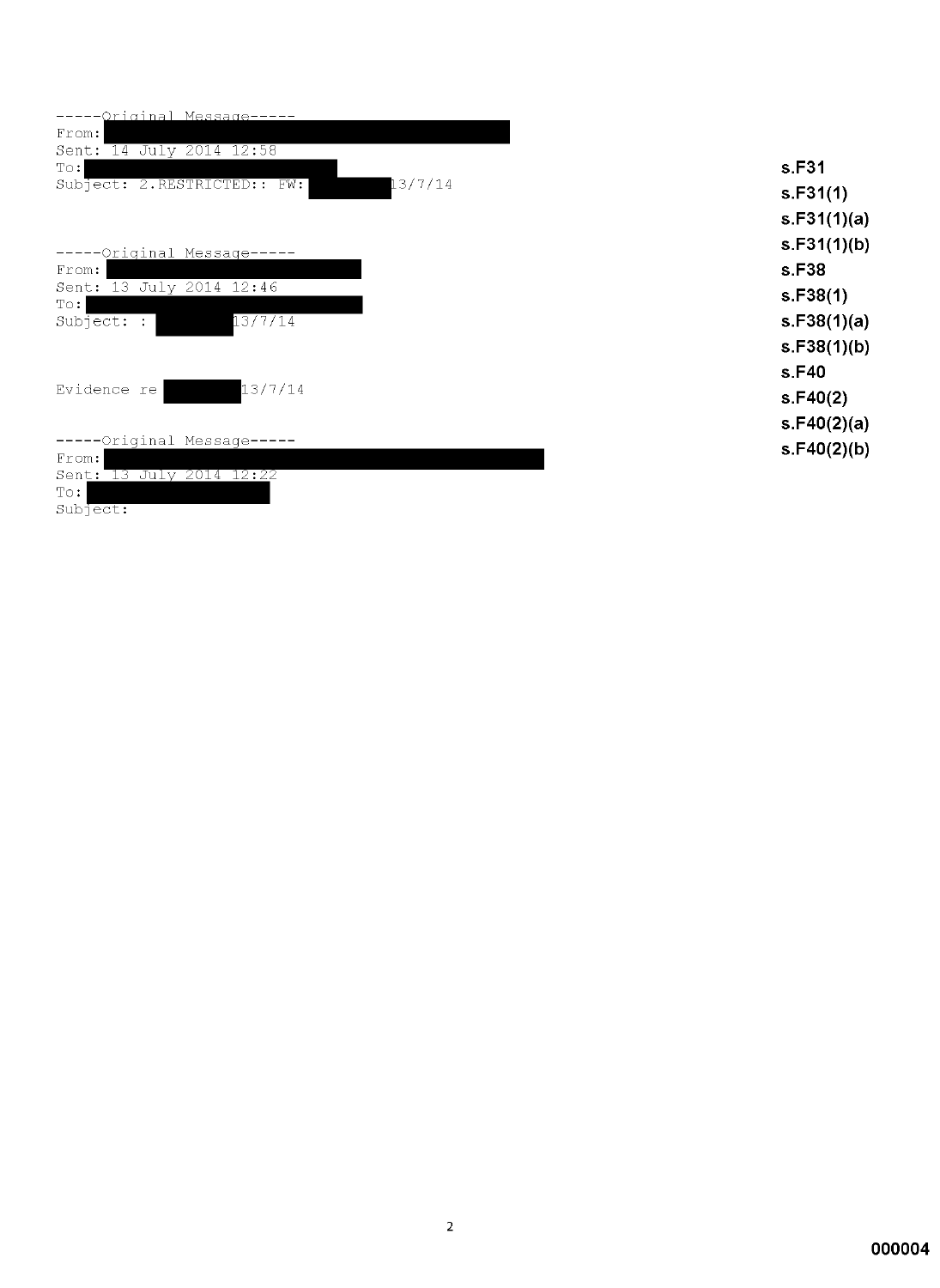|                                     |                                    |          | s.F31<br>s.F31(1)                                                                                           |
|-------------------------------------|------------------------------------|----------|-------------------------------------------------------------------------------------------------------------|
| From:<br>Sent:                      | 27 March 2015 16:48                |          | s.F31(1)(a)                                                                                                 |
| To:                                 |                                    |          | s.F31(1)(b)                                                                                                 |
| Subject:                            | 13/7/14/ request for advice<br>FW: |          | s.F38                                                                                                       |
|                                     |                                    |          | s.F38(1)                                                                                                    |
|                                     |                                    |          | s.F38(1)(a)                                                                                                 |
| -----Original Message-----          |                                    |          | s.F38(1)(b)                                                                                                 |
| From:<br>Sent: 27 August 2014 10:36 |                                    |          | s.F40                                                                                                       |
| $\mathbb{T}\circ\colon$             |                                    |          | s.F40(2)                                                                                                    |
| $C_{\text{C}}$ :<br>Subject:        | 13/7/14/ request for advice        |          | s.F40(2)(a)                                                                                                 |
|                                     |                                    |          | s.F40(2)(b)                                                                                                 |
|                                     |                                    |          | s.F42<br>$s$ :F42 $(n)$                                                                                     |
|                                     | Regards and happy to discuss.      |          | s.F31<br>s.F38<br>s.F40<br>s.F38(1)<br>s.F38(1)(a)<br>s.F38(1)(b)<br>s.F31(1)<br>s.F31(1)(a)<br>s.F31(1)(b) |
|                                     |                                    | s.F42    |                                                                                                             |
|                                     |                                    | s.F42(1) | s.F40(2)<br>s.F40(2)(a)                                                                                     |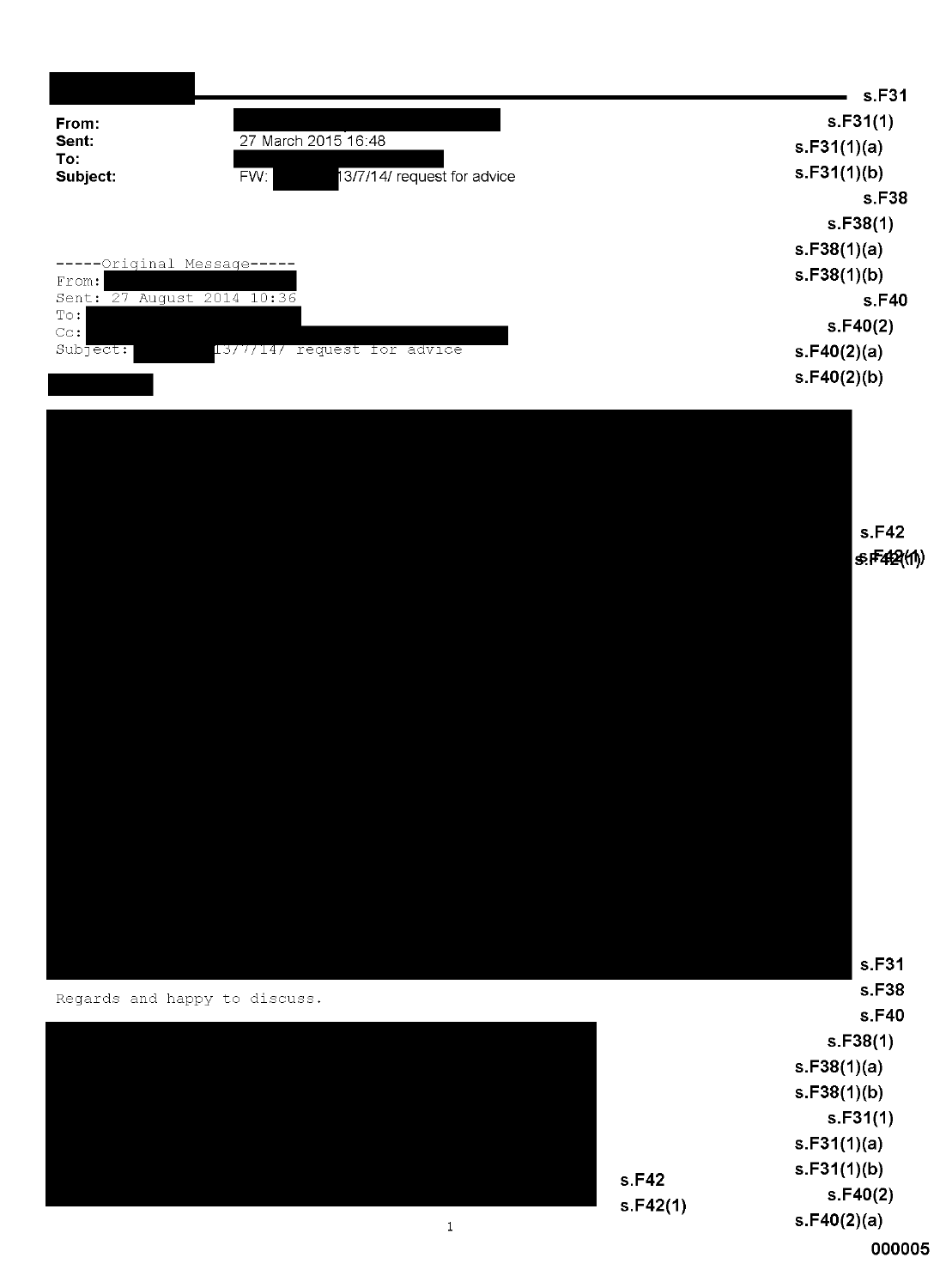

 $s.F42$  $s.F42(1)$ 

| -----Original Message----                                                                                                                                                    |                            |
|------------------------------------------------------------------------------------------------------------------------------------------------------------------------------|----------------------------|
| From:<br>Sent: 24 August 2014 19:14                                                                                                                                          | s.F31                      |
| $\texttt{T}\circ\colon$<br>$\textcolor{blue}{\mathbb C}\mathtt{c}$ :                                                                                                         | s.F38                      |
| 13/7/14/ request for advice<br>Subject: $:$ FW:                                                                                                                              | s.F40                      |
|                                                                                                                                                                              | s.F42                      |
|                                                                                                                                                                              | s.F38(1)                   |
| Could you please provide me with some guidance reference                                                                                                                     | $13/7/14$ .<br>s.F38(1)(a) |
| A summary of the incident - An email was received from an anonymous person                                                                                                   | s.F38(1)(b)                |
| complaining that there was a picture of a young child with KAT painted on her<br>forehead on social media (Reddit Northern Ireland). Beside the picture of the childs.F31(1) |                            |
| the parent named on the page as<br>agrees to a comment that it means                                                                                                         | s.F31(1)(a)                |
| "kill all taigs".                                                                                                                                                            | s.F31(1)(b)                |
| could you please advise which<br>We believe we have identified                                                                                                               | s.F40(2)                   |
| offence, if any have been committed.                                                                                                                                         | s.F40(2)(a)                |
| This incident was high profile and we have recently had the Irish News onto the press $s.F40(2)(b)$                                                                          |                            |
| office looking an update on the investigation, at present we have no written<br>complaint in relation to this incident.                                                      | s.F42(1)                   |
| Thank you                                                                                                                                                                    | s.F31                      |
|                                                                                                                                                                              | s.F38                      |
|                                                                                                                                                                              | s.F40                      |
|                                                                                                                                                                              | s.F42                      |
|                                                                                                                                                                              | s.F38(1)                   |
|                                                                                                                                                                              | s.F38(1)(a)                |
|                                                                                                                                                                              | s.F38(1)(b)                |
|                                                                                                                                                                              | s.F31(1)                   |
| -----Original Message--<br>From:                                                                                                                                             | s.F31(1)(a)                |
| Sent: 14 July 2014 13:08                                                                                                                                                     | s.F31(1)(b)                |
| $\texttt{T}\circ\colon$<br>13/7/14<br>Subject: : FW:                                                                                                                         | s.F40(2)                   |
|                                                                                                                                                                              | s.F40(2)(a)                |
| 2                                                                                                                                                                            | s.F40(2)(b)                |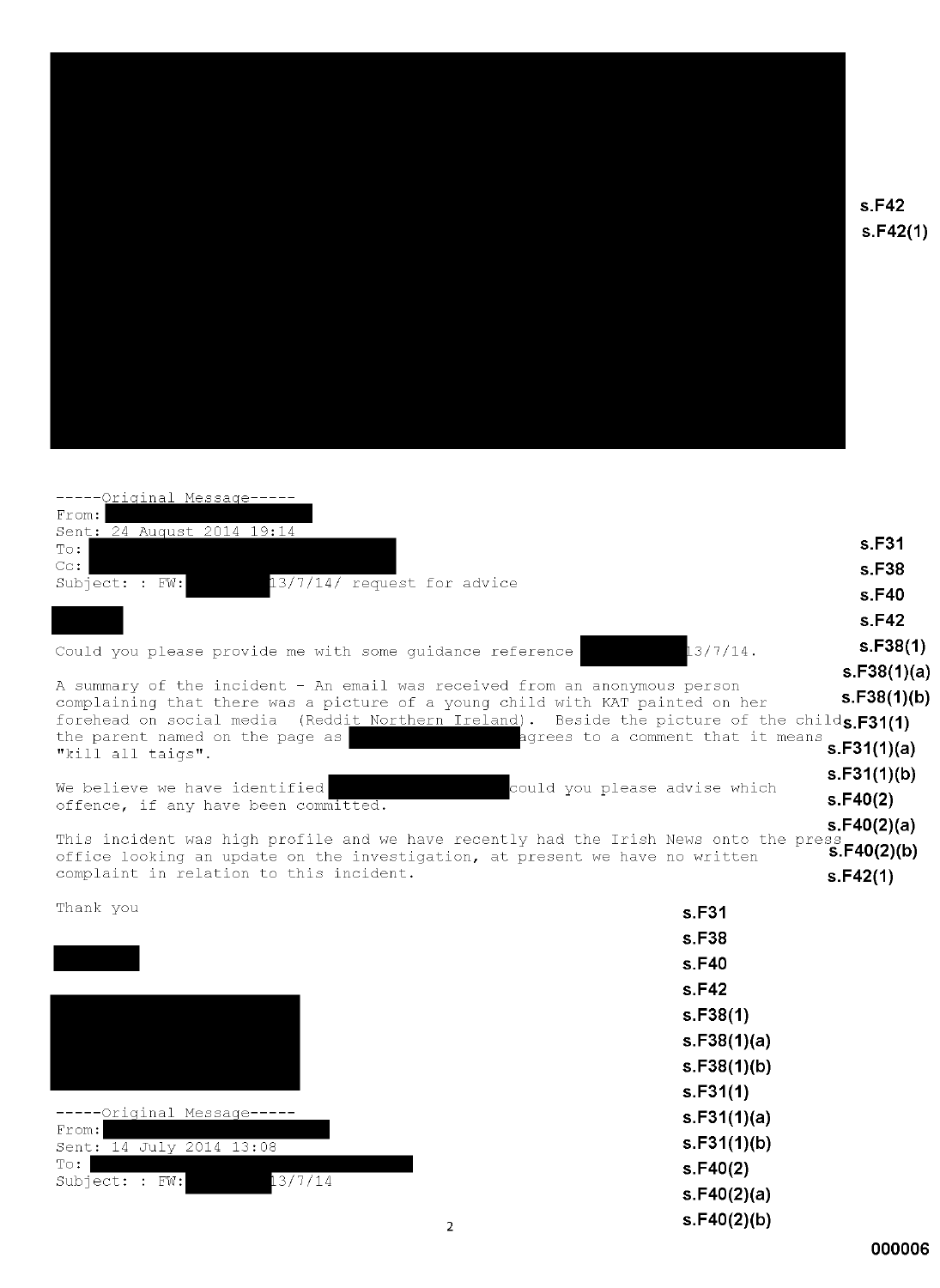| -----Original_Message-----             |
|----------------------------------------|
| From:                                  |
| Sent: 14 July 2014 12:58               |
| $T \circ :$                            |
| 13/7/14<br>Subject: 2.RESTRICTED:: FW: |
|                                        |
|                                        |
|                                        |
| -----Original Message-----             |
| From:                                  |
| Sent: 13 July 2014 12:46               |
| $T \circ :$                            |
| 1377/14<br>Subject: :                  |
|                                        |
|                                        |
| 13/7/14                                |
| Evidence re                            |
|                                        |
| -----Original Message-----             |
| From:                                  |
| Sent: 13 July 2014 12:22               |
| $T \circ :$                            |
| Subject:                               |
|                                        |

s.F31  $s.F31(1)$  $s.F31(1)(a)$  $s.F31(1)(b)$ s.F38  $s.F38(1)$  $s.F38(1)(a)$  $s.F38(1)(b)$ s.F40  $s.F40(2)$  $s.F40(2)(a)$  $s.F40(2)(b)$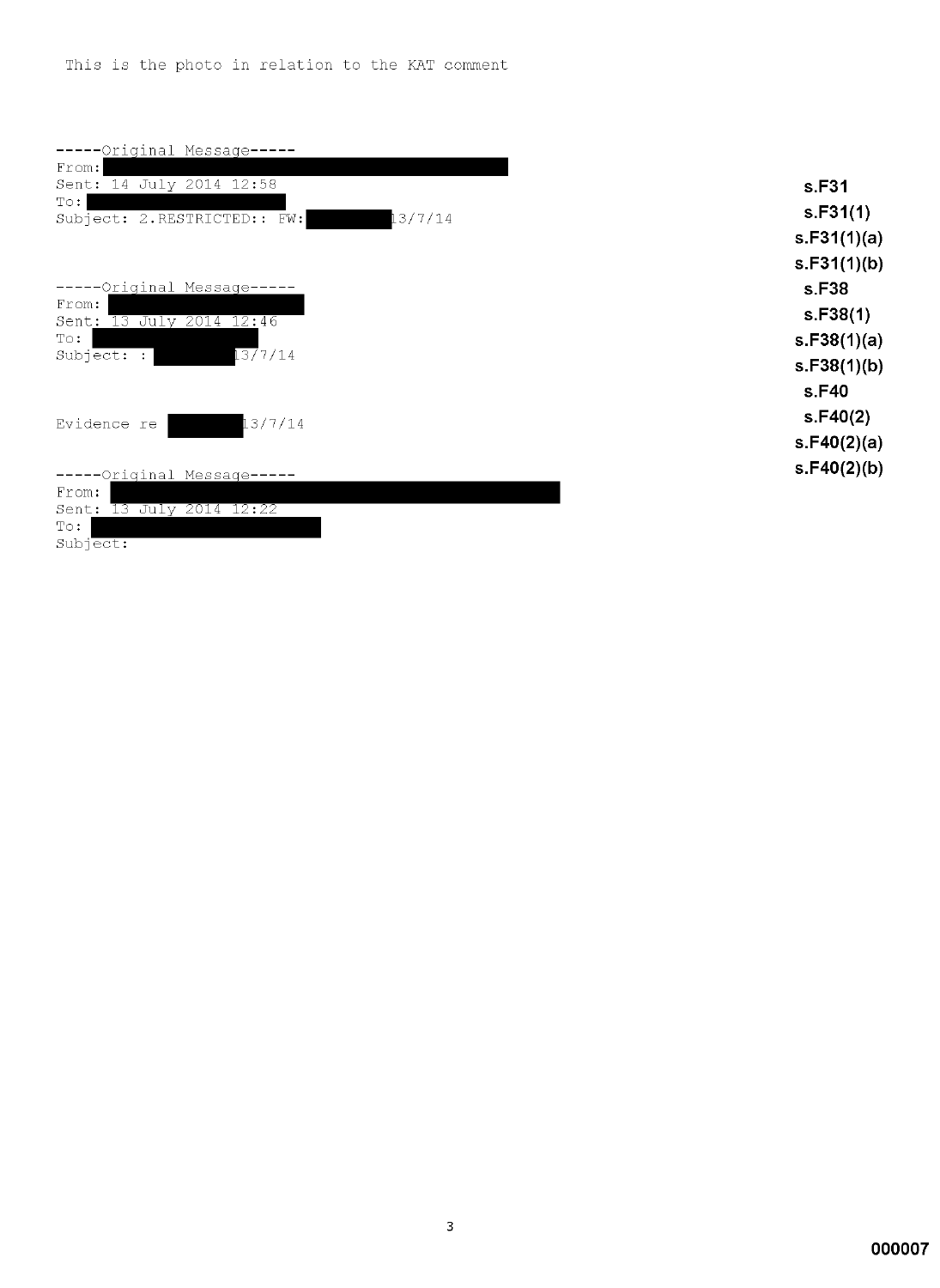|        |                                        | s.F31        |
|--------|----------------------------------------|--------------|
| From:  |                                        | s.F31(1)     |
| Sent:  | 27 March 2015 16:48                    | s.F31(1)(a)  |
| To:    |                                        | s.F31(1)(b)  |
|        | <b>Subject: FW: Request for advice</b> | <b>s.F38</b> |
|        |                                        | s.F38(1)     |
|        |                                        | s.F38(1)(a)  |
| From:  |                                        | s.F38(1)(b)  |
|        | <b>Sent: 24 September 2014 16:06</b>   | <b>s.F40</b> |
| $T$ o: | <b>Subject: RE: Request for advice</b> | s.F40(2)     |
|        |                                        | s.F40(2)(a)  |
|        |                                        | s.F40(2)(b)  |

Received and noted. I will have a think about it and come back to you.

Kind regards

Sent: 24 September 2014 15:51

To: ( Subject: 1.NOT PROTECTIVELY MARKED-All Networks:: Request for advice

From:

An email was received from an anonymous person complaining that there was a picture of a young child with KAT painted on her forehead in red, white and blue on social media (Reddit Northern Ireland). Beside the picture of the child the parent named on the page agrees to a comment that it means "kill all taigs". The email was received on  $13/7/14$ , following the 12th July Celebrations.

Social Service/ PSNI Child Abuse office are aware but do not believe any offence against the child has been committed.

|                                                                                                 | s.F31       |
|-------------------------------------------------------------------------------------------------|-------------|
| I'm just looking some pre- prosecutorial advice. We believe we have identified the              | s.F31(1)    |
| mother but I want to be sure of the offences that have been committed before I<br>speak to her. | s.F31(1)(a) |
|                                                                                                 | s.F31(1)(b) |
| Thank you                                                                                       | s.F38       |
|                                                                                                 | S.F38(1)    |
|                                                                                                 | s.F38(1)(a) |
|                                                                                                 | s.F38(1)(b) |
|                                                                                                 | s.F40       |
| Below is the advice I received from                                                             | S.F40(2)    |
|                                                                                                 | s.F40(2)(a) |
|                                                                                                 | s.F40(2)(b) |
|                                                                                                 | s.F42       |
|                                                                                                 | s.F42(1)    |
|                                                                                                 | 000008      |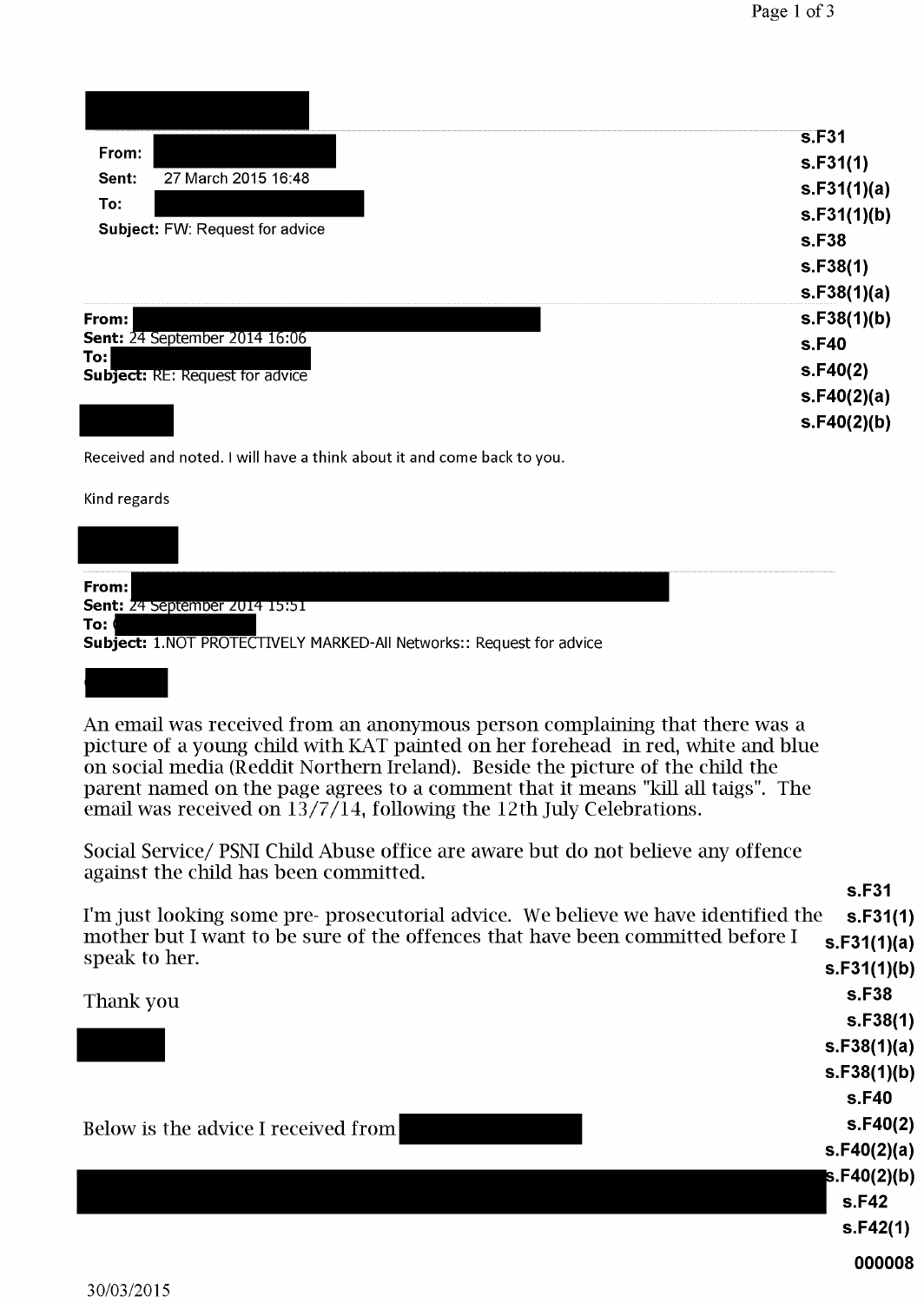

Regards and happy to discuss.



| s.F40       |
|-------------|
| s.F40(2)    |
| s.F40(2)(a) |
| s.F40(2)(b) |

#### 

Any views expressed by the sender of this message are not necessarily those of the Police Service of Northern Ireland. This e-mail and any files transmitted with it are intended solely for the use of the individual or entity to whom they are addressed. Internet email is not to be treated as a secure means of communication. PSNI monitors all internet email activity and content. If you have received this email in error please notify the sender immediately by using the reply facility in your e-mail software. All e-mails are swept for the presence of viruses.

#### 

This email was scanned by the Government Secure Intranet anti-virus service supplied by Vodafone in partnership with Symantec. (CCTM Certificate Number 2009/09/0052.) In case of problems,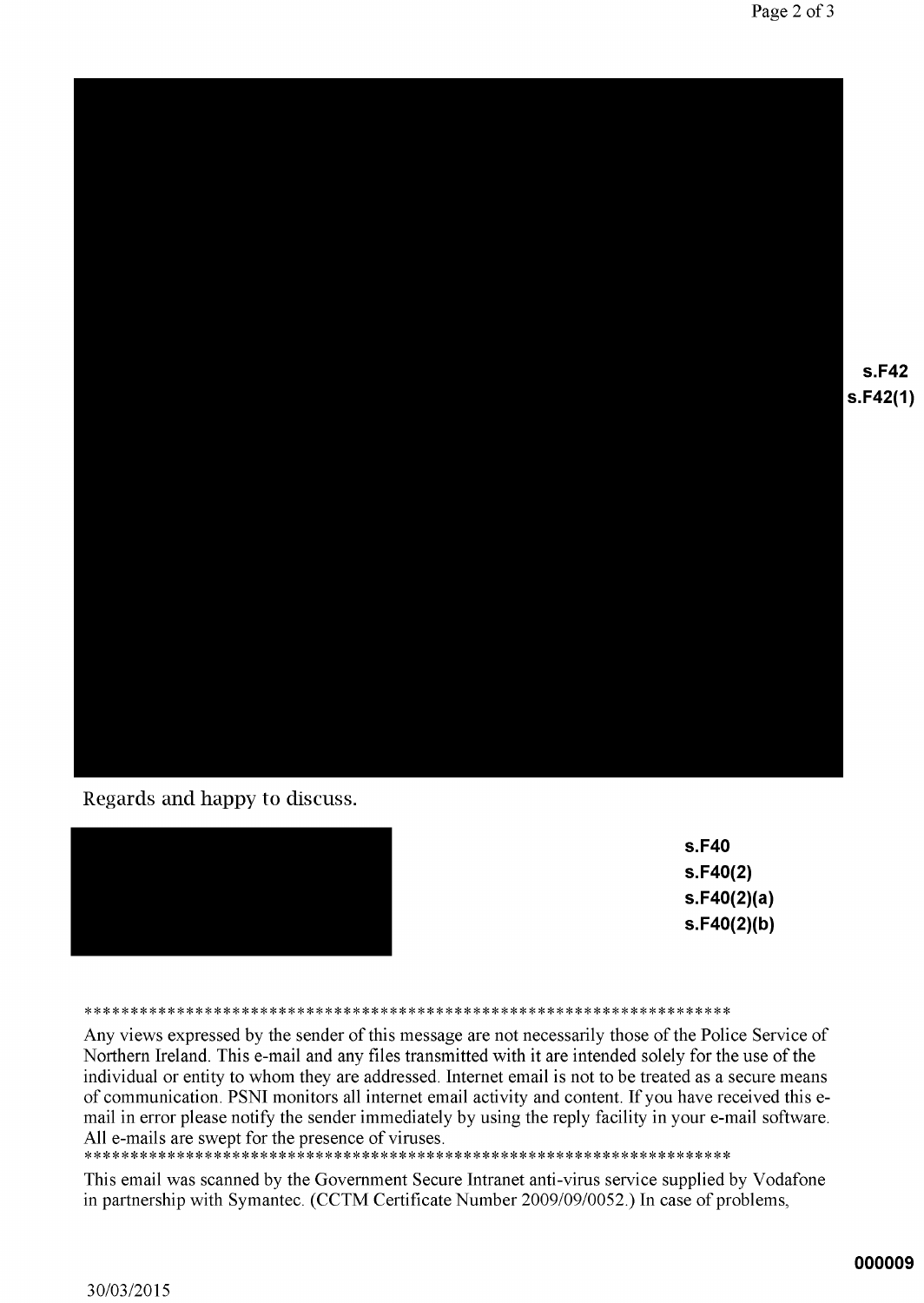please call your organisations IT Helpdesk.

Communications via the GSi may be automatically logged, monitored and/or recorded for legal purposes.

The original of this email was scanned for viruses by the Government Secure Intranet virus scanning service supplied by Vodafone in partnership with Symantec. (CCTM Certificate Number 2009/09/0052.) This email has been certified virus free.

Communications via the GSi may be automatically logged, monitored and/or recorded for legal purposes.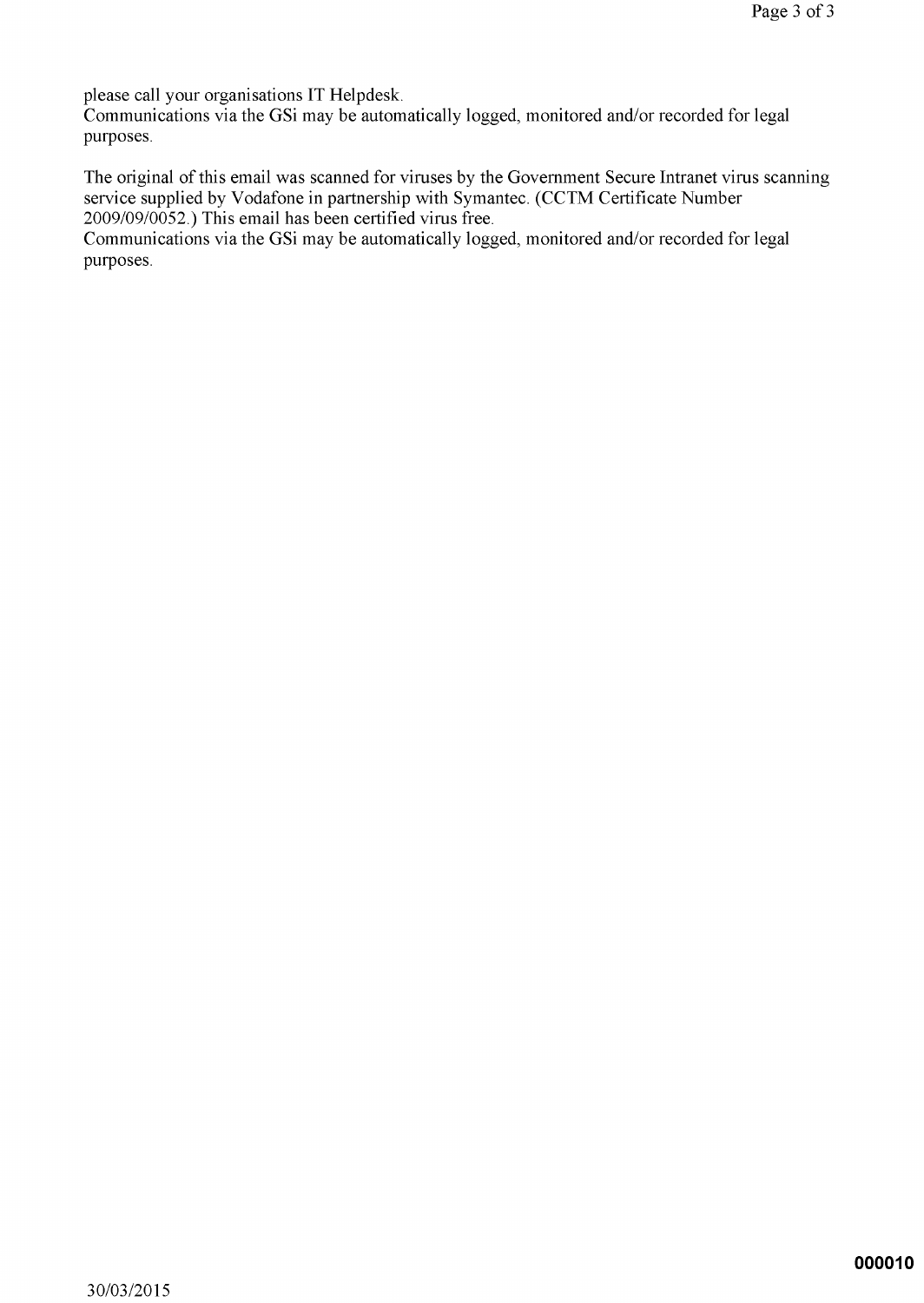| From:                                                                                                                                                                                                                                                                                                                                                                                                            | s.F31<br>S.F31(1) |
|------------------------------------------------------------------------------------------------------------------------------------------------------------------------------------------------------------------------------------------------------------------------------------------------------------------------------------------------------------------------------------------------------------------|-------------------|
| 27 March 2015 16:47<br>Sent:                                                                                                                                                                                                                                                                                                                                                                                     | s.F31(1)(a)       |
| To:<br>Subject: FW: Request for advice                                                                                                                                                                                                                                                                                                                                                                           | s.F31(1)(b)       |
|                                                                                                                                                                                                                                                                                                                                                                                                                  | s.F38             |
|                                                                                                                                                                                                                                                                                                                                                                                                                  | s.F38(1)          |
|                                                                                                                                                                                                                                                                                                                                                                                                                  | s.F38(1)(a)       |
| From:<br><b>Sent:</b> 25 September 2014 10:09                                                                                                                                                                                                                                                                                                                                                                    | s.F38(1)(b)       |
| To:                                                                                                                                                                                                                                                                                                                                                                                                              | s.F40             |
| <b>Subject: RE: Request for advice</b>                                                                                                                                                                                                                                                                                                                                                                           | S.F40(2)          |
|                                                                                                                                                                                                                                                                                                                                                                                                                  | s.F40(2)(a)       |
|                                                                                                                                                                                                                                                                                                                                                                                                                  | s.F40(2)(b)       |
| Can you give me a ring on<br>at some stage to discuss.                                                                                                                                                                                                                                                                                                                                                           |                   |
| Kind regards                                                                                                                                                                                                                                                                                                                                                                                                     |                   |
|                                                                                                                                                                                                                                                                                                                                                                                                                  |                   |
|                                                                                                                                                                                                                                                                                                                                                                                                                  |                   |
|                                                                                                                                                                                                                                                                                                                                                                                                                  |                   |
| From:<br><b>Sent: 24 September 2014 15:51</b>                                                                                                                                                                                                                                                                                                                                                                    |                   |
| To:                                                                                                                                                                                                                                                                                                                                                                                                              |                   |
| Subject: 1.NOT PROTECTIVELY MARKED-All Networks:: Request for advice                                                                                                                                                                                                                                                                                                                                             |                   |
|                                                                                                                                                                                                                                                                                                                                                                                                                  |                   |
| An email was received from an anonymous person complaining that there was a<br>picture of a young child with KAT painted on her forehead in red, white and blue<br>on social media (Reddit Northern Ireland). Beside the picture of the child the<br>parent named on the page agrees to a comment that it means "kill all taigs". The<br>email was received on $13/7/14$ , following the 12th July Celebrations. |                   |
| Social Service/ PSNI Child Abuse office are aware but do not believe any offence<br>against the child has been committed.                                                                                                                                                                                                                                                                                        |                   |
| I'm just looking some pre- prosecutorial advice. We believe we have identified the<br>mother but I want to be sure of the offences that have been committed before I<br>speak to her.                                                                                                                                                                                                                            |                   |

| Thank you | s.F40       |
|-----------|-------------|
|           | S.F40(2)    |
|           | s.F40(2)(a) |
|           | s.F40(2)(b) |
|           |             |

# Below is the advice I received from

**s.F42**  $s.F42(1)$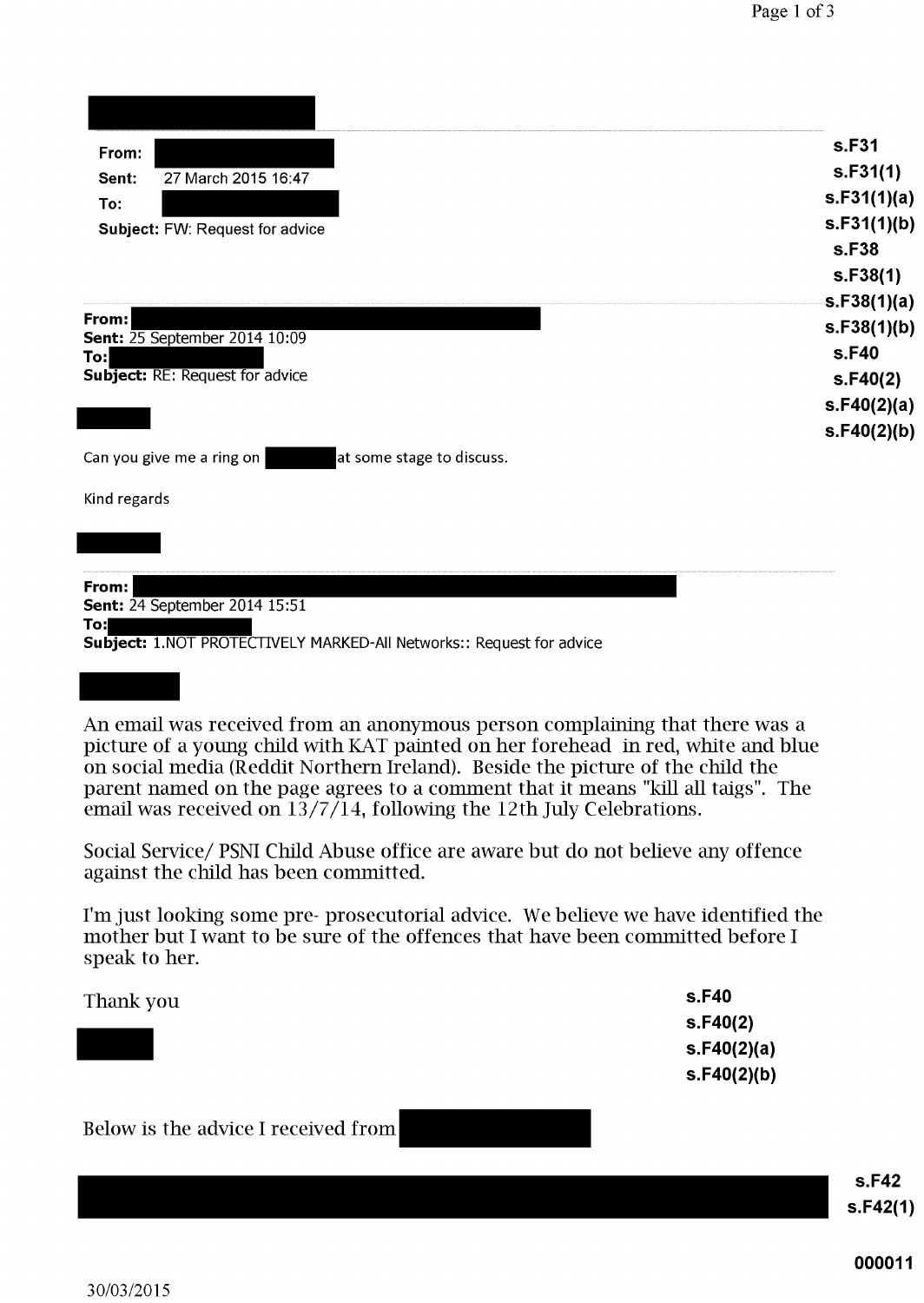

Regards and happy to discuss.

| s.F40       |
|-------------|
| s.F40(2)    |
| s.F40(2)(a) |
| s.F40(2)(b) |
|             |

Any views expressed by the sender of this message are not necessarily those of the Police Service of Northern Ireland. This e-mail and any files transmitted with it are intended solely for the use of the individual or entity to whom they are addressed. Internet email is not to be treated as a secure means of communication. PSNI monitors all internet email activity and content. If you have received this email in error please notify the sender immediately by using the reply facility in your e-mail software. All e-mails are swept for the presence of viruses.

#### 

This email was scanned by the Government Secure Intranet anti-virus service supplied by Vodafone in partnership with Symantec. (CCTM Certificate Number 2009/09/0052.) In case of problems,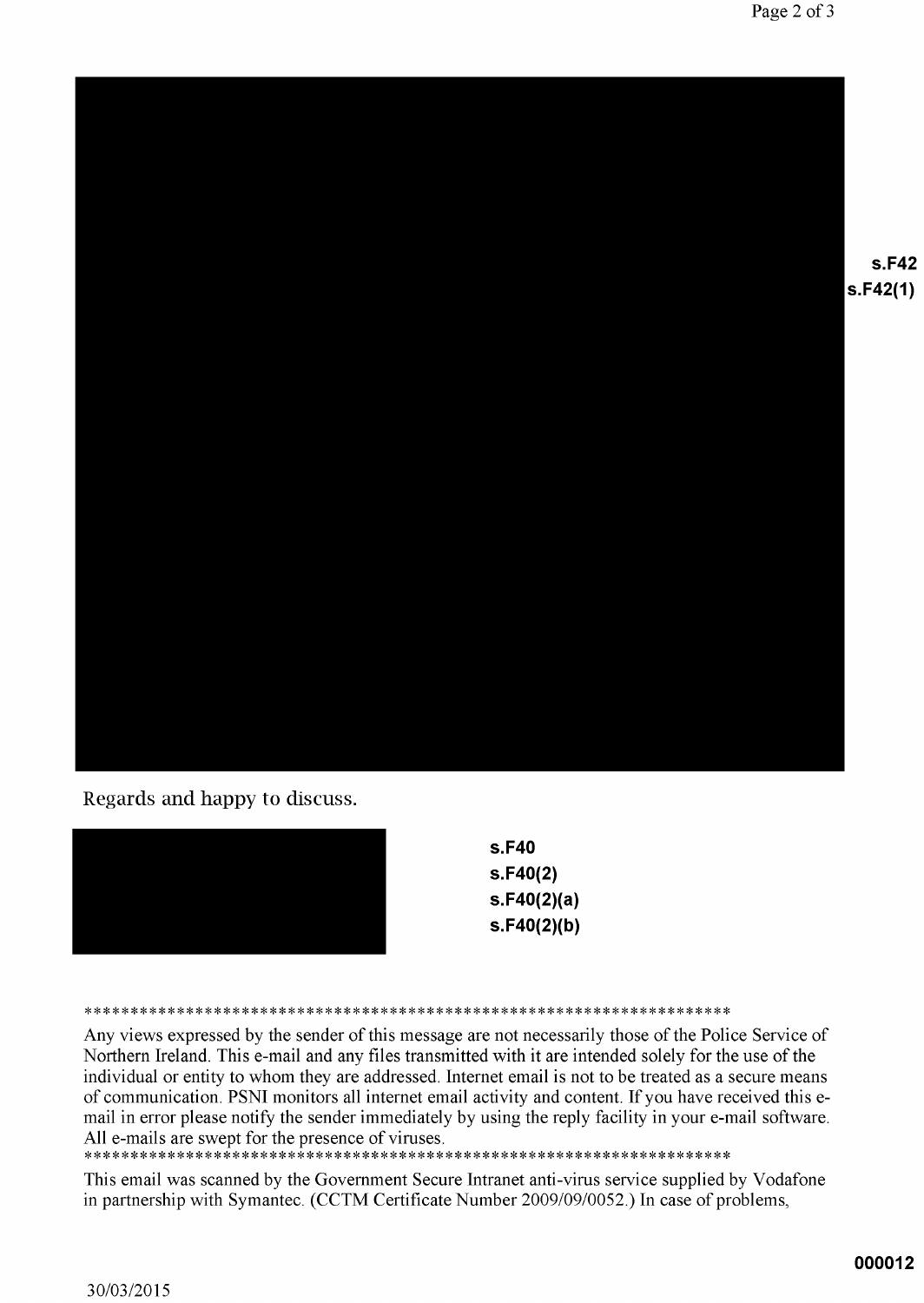please call your organisations IT Helpdesk.

Communications via the GSi may be automatically logged, monitored and/or recorded for legal purposes.

The original of this email was scanned for viruses by the Government Secure Intranet virus scanning service supplied by Vodafone in partnership with Symantec. (CCTM Certificate Number 2009/09/0052.) This email has been certified virus free.

Communications via the GSi may be automatically logged, monitored and/or recorded for legal purposes.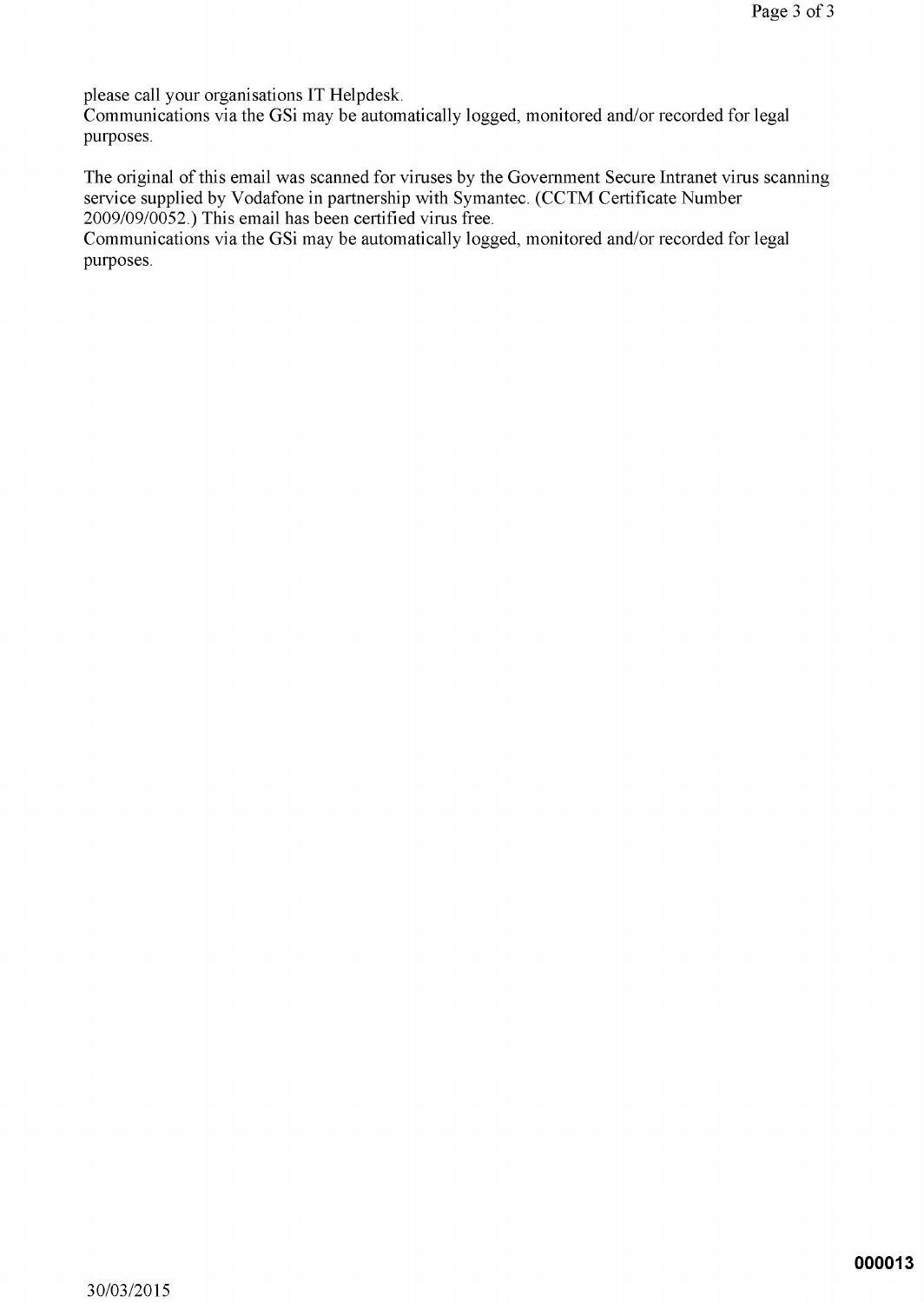| From:<br>Sent:<br>To:                   | 26 March 2015 21:07                                                         |                   |
|-----------------------------------------|-----------------------------------------------------------------------------|-------------------|
| Subject:                                | 2.RESTRICTED: FW: 2.RESTRICTED:: FW: Hate Crime Report 13/07/2014           |                   |
|                                         |                                                                             |                   |
| As per other email                      |                                                                             | s.F31             |
|                                         |                                                                             | s.F31(1)          |
| -----Original Message-----              |                                                                             | s.F31(1)(a)       |
| From:                                   |                                                                             | s.F31(1)(b)       |
| Sent: 13 July 2014 16:22<br>$T \circ :$ |                                                                             | s.F38             |
|                                         | Subject: 2.RESTRICTED:: FW: Hate Crime Report 13/07/2014                    | s.F38(1)          |
|                                         |                                                                             | s.F38(1)(a)       |
| Extra info                              |                                                                             | s.F38(1)(b)       |
|                                         |                                                                             | s.F40<br>s.F40(2) |
|                                         |                                                                             | s.F40(2)(a)       |
| --Original Message----<br>From:         |                                                                             | s.F40(2)(b)       |
| Sent: 13 July 2014 16:16                |                                                                             |                   |
| $T \circ :$                             | Subject: : FW: Hate Crime Report 13/07/2014                                 |                   |
|                                         |                                                                             |                   |
|                                         | 13/7/14.<br>Further report received ref the KAT photo. I have added this to |                   |
|                                         |                                                                             |                   |
|                                         |                                                                             |                   |
| ---Original Message----                 |                                                                             |                   |
| From:<br>Sent: 13 July 2014 12:42       |                                                                             |                   |
| $T \circ$ :                             | Subject: : FW: Hate Crime Report 13/07/2014                                 |                   |
|                                         |                                                                             |                   |

Please see online Hate report received via PSNI web site.

Please ensure that the report is recorded on Command and Control and that CMSU are updated with whatever details are available at that time.

Please assign to the relevant Neighbourhood Policing Team which has responsibility for the area where the incident has occurred for necessary action/investigation. If the NPT are on duty, close the serial to a nominated officer  $-$  if not on duty the NPT Sergeant.

Ensure that when closing the serial that the HATE Crime sub closing code(s) is/are used.

The report should be dealt with in accordance with Service Policy PO 02/06 Police Response to Hate Incidents.

The report has/has not been acknowledged.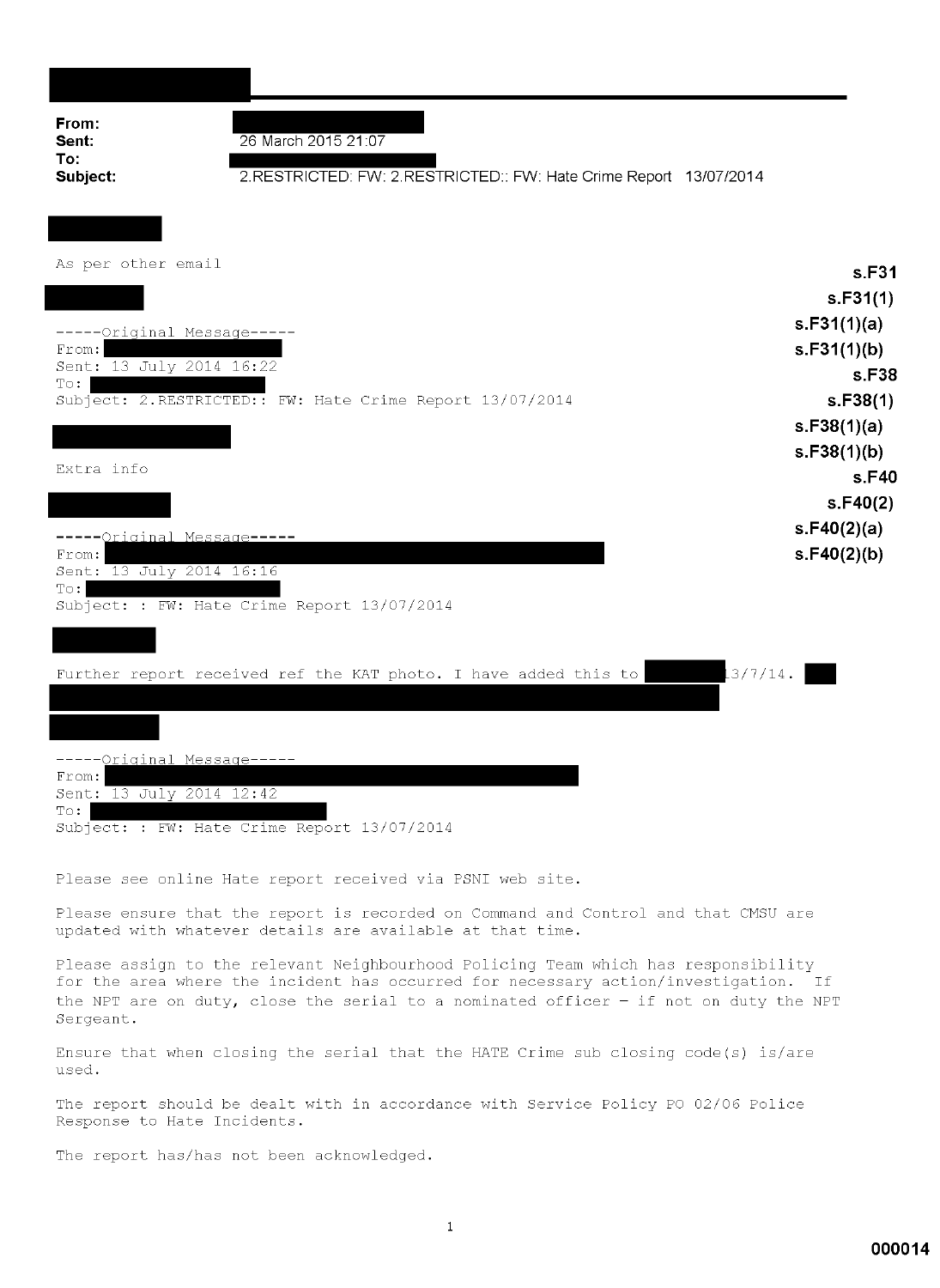On-line Hate Crime Reporting Police Service of Northern Ireland -----Original Message-----From: HateCrimeReport@urzone.com [mailto:HateCrimeReport@urzone.com] Sent: 13 July 2014 11:59  $To:$ 

Subject: Hate Crime Report 13/07/2014

HATE CRIME REPORT

| Informant Details                               |             |
|-------------------------------------------------|-------------|
| Informant Name:                                 | s.F31       |
| Informant Address:                              | s.F31(1)    |
| Informant City:                                 | s.F31(1)(a) |
| Informant Daytime Tel:                          | s.F31(1)(b) |
| Informant Evening Tel:<br>Informant Mobile Tel: | s.F40       |
|                                                 | s.F40(2)    |
| Informant E-Mail:<br>Informant Date of Birth:   | s.F40(2)(a) |
|                                                 | s.F40(2)(b) |
| Informant Gender:                               |             |
| Informant Ethnicity:                            |             |
|                                                 |             |
|                                                 |             |
| Incident Details                                |             |

| Motive Behind Incident: |  |  |
|-------------------------|--|--|
| Victim or Witness:      |  |  |

#### **THE INCIDENT.**

| THE TMATHEMI! |  |
|---------------|--|
|               |  |
|               |  |
|               |  |
|               |  |
|               |  |
|               |  |
|               |  |
|               |  |
|               |  |
|               |  |
|               |  |
|               |  |
|               |  |
|               |  |
|               |  |
|               |  |
|               |  |
|               |  |
|               |  |
|               |  |
|               |  |
|               |  |
|               |  |
|               |  |

Date of Incident: Time of Incident: 12 July 2014<br>12:10 PM

Sectarian Witness

INCIDENT LOCATION: Alliance Road area is where the "parent" says the child is. This picture is online and can be found on Reddit Northern Ireland under heading A Day For The Family....http://i.imgur.com/brx49N2.jpg

Witnesses Present: Yes All of those who seen picture online and those who would have been present at the home at the time.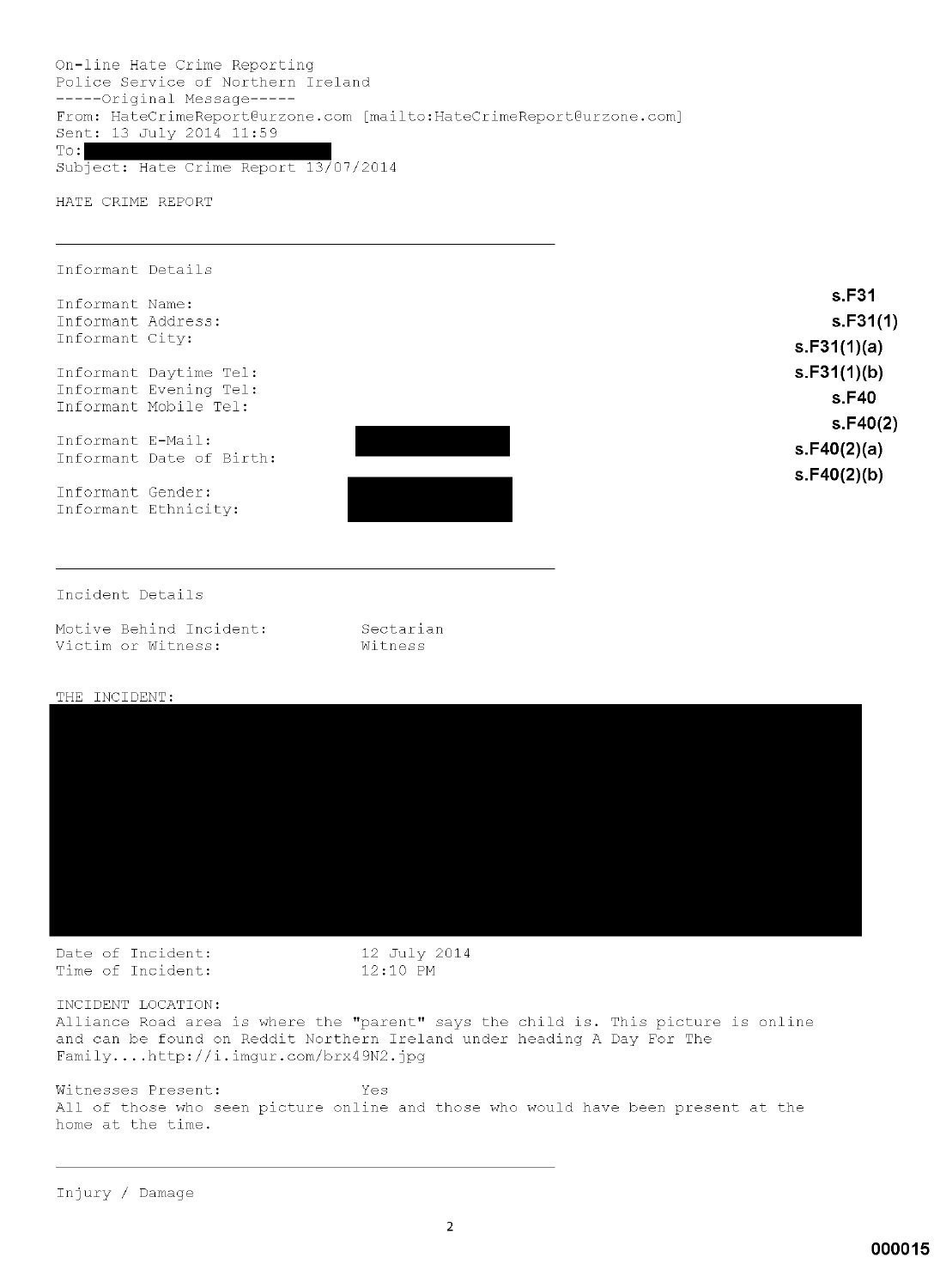| Yourself or Victim Injured:                                                                                 | Unsure |                                                                      |
|-------------------------------------------------------------------------------------------------------------|--------|----------------------------------------------------------------------|
| Loss or Damage to Property:                                                                                 | Unsure |                                                                      |
| Offenders Details<br>Number of Offenders:<br>Offenders Known to Informant:<br>Can Informant Name Offenders: |        | s.F38<br>s.F38(1)<br>s.F38(1)(a)<br>s.F38(1)(b)<br>s.F40<br>s.F40(2) |
| Offender Ethnicity:                                                                                         | White  | s.F40(2)(a)<br>s.F40(2)(b)                                           |
| Offender Vehicle Details                                                                                    |        |                                                                      |
| Vehicle Present:                                                                                            | No.    |                                                                      |
| Vehicle Registration:<br>Vehicle Make:<br>Vehicle Model:<br>Vehicle Colour:                                 |        |                                                                      |
| Confirm Contact by Liaison Officer                                                                          |        |                                                                      |
| Contact Required:<br>No                                                                                     |        |                                                                      |